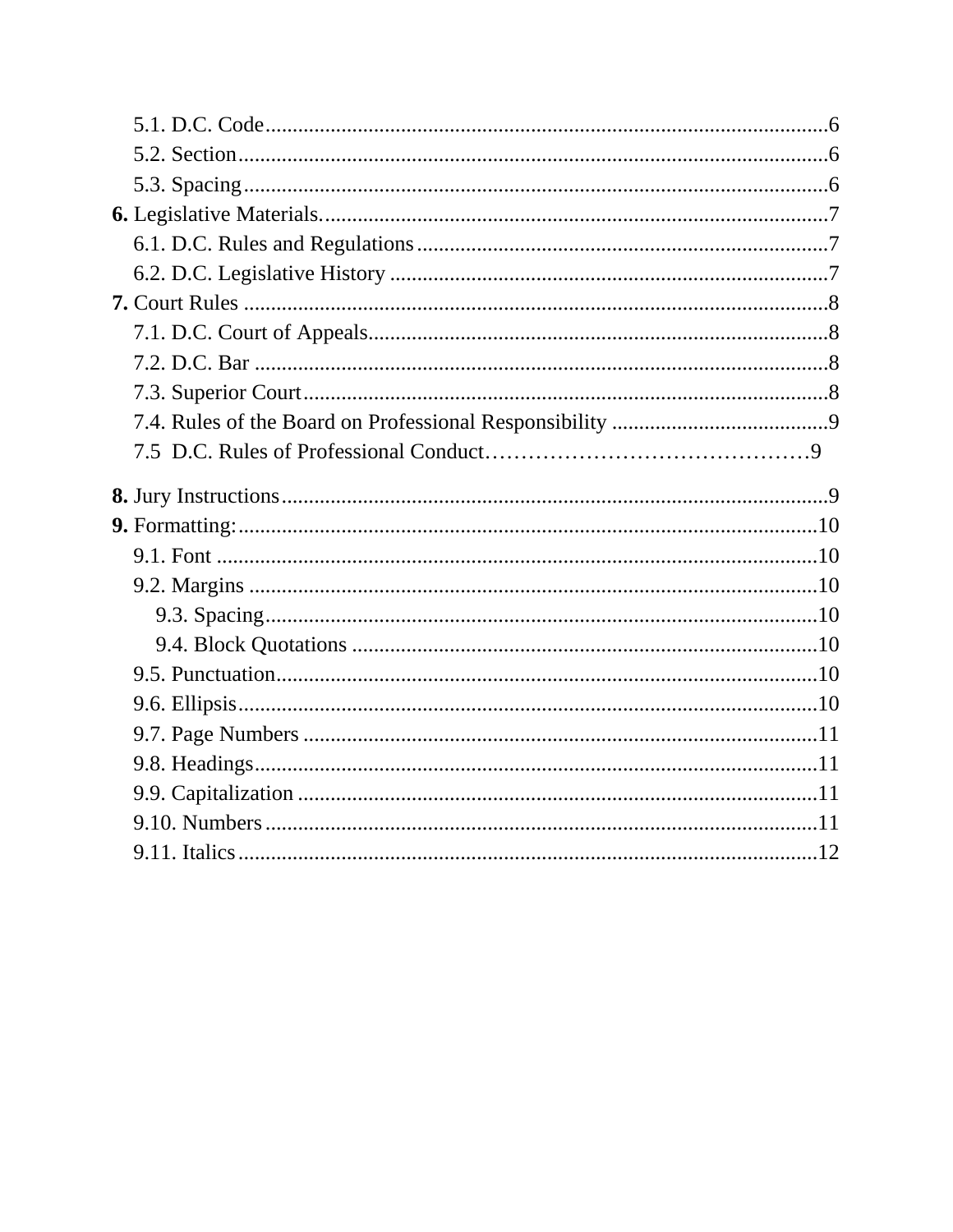**1.** Bluebook: Whenever something in this memorandum conflicts with any provision of *The Bluebook: A Uniform System of Citation* (20th ed. 2015), this memorandum controls. Otherwise, *The Bluebook* controls.

**2.** Signals.

**2.1.** See: Always italicize the word "see" when it is used as a signal, including in reference to another part of the document you are writing citation.

**2.2.** E.g.: Never put a comma after *see* and *cf.*, except when they are followed by e.g.

## **3.** Abbreviations.

**3.1.** Reporters, Court Names, and Periodicals: When two or more letters are used in a single abbreviation, there should be no space between them. For this purpose, an ordinal number such as 2d, 3d, or 4th is treated as a single letter.

• U.S., D.C., A.2d, F.2d, S.D.N.Y., A.L.R.3d

When an abbreviation contains more than one letter it should be preceded and followed by a space.

- U.S. App. D.C., Cal. App. 2d, Ill. 2d, So. 2d, S. Ct.
- N.D. W. Va., U. Pa. L. Rev., A.L.R. Fed.

**3.2.** Footnotes: When citing a footnote in a case or other authority, use "n." *See The Bluebook* Rule 3.2(b) for general guidance. When referring to a footnote in the document you are writing, use "note."

- *Coto v. Citibank FSB*, 912 A.2d 562, 566 n.4 (D.C. 2006).
- By contrast, it did persuade the trial court to cut off damages for back pay as of February 2003, finding that the Director of Sales position was eliminated at that time due to a reorganization at WCCA. *See supra* note 4.

**3.3** Government, Department, and Agency Names: *See The Bluebook* Rule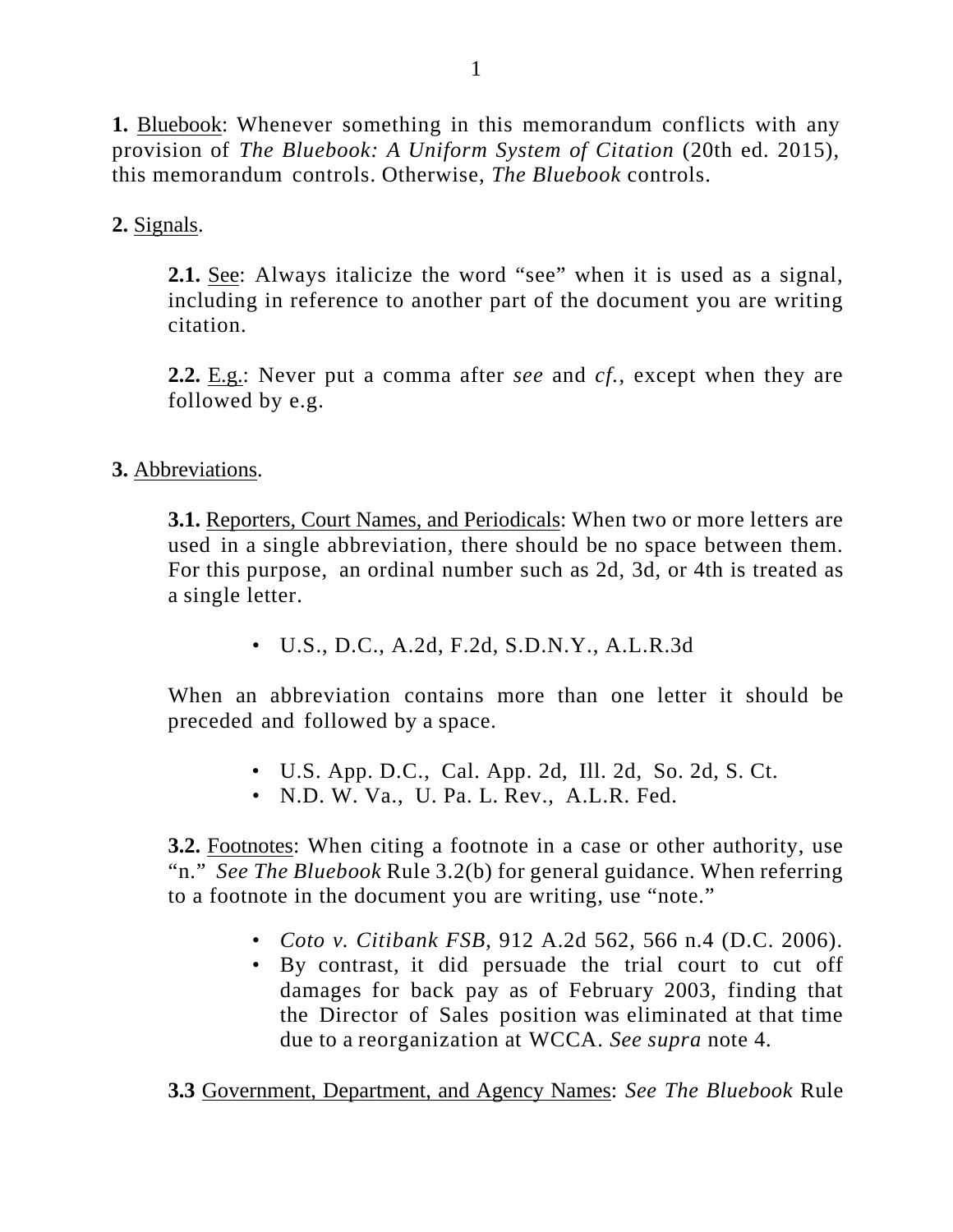6(b) for general guidance. For D.C. legislation, agencies, and departments, use the following abbreviations:

- Administrative Law Judge: "ALJ"
- Basic Business License: "BBL"
- Civil Protection order: "CPO"
- D.C. Humans Rights Acts: "DCHRA"
- D.C Administrative Procedures Act: "DCAPA"
- D.C. Department of Consumer and Regulatory Affairs: "DCRA"
- Notice of Infraction: "NOI"
- Office of Administrative Hearings: "OAH"
- Temporary Protective Order: "TPO"

#### **4.** Cases.

**4.1.** Case Names: See *The Bluebook* Rule 10.2 for general guidance.

(a) *In re*. "*In the Matter of*," "*Matter of*," "*Petition of*," should always be abbreviated "*In re*."

(b) District of Columbia. Always spell out District of Columbia when it is in a case name.

- *Smith v. District of Columbia*, 399 A.2d 213 (D.C. 1979).
- *Smith v. District of Columbia Dep't of Emp't Servs.*, 934 A.2d 428 (D.C. 2007).

**4.2.** Superior Court Opinions: Opinions by Superior Court judges should be cited to the Daily Washington Law Reporter, if possible, giving the date of the opinion (not the date of publication):

> • *Blue v. Gray*, 112 Daily Wash. L. Rptr. 2345 (D.C. Super. Ct. June 21, 1985).

If the opinion is not published, cite it like any other unpublished opinion:

> • *Blue v. Gray*, No. 81-765 (D.C. Super. Ct. June 21, 1985). [*See* Rule 4.6 below for an explanation of the proper citation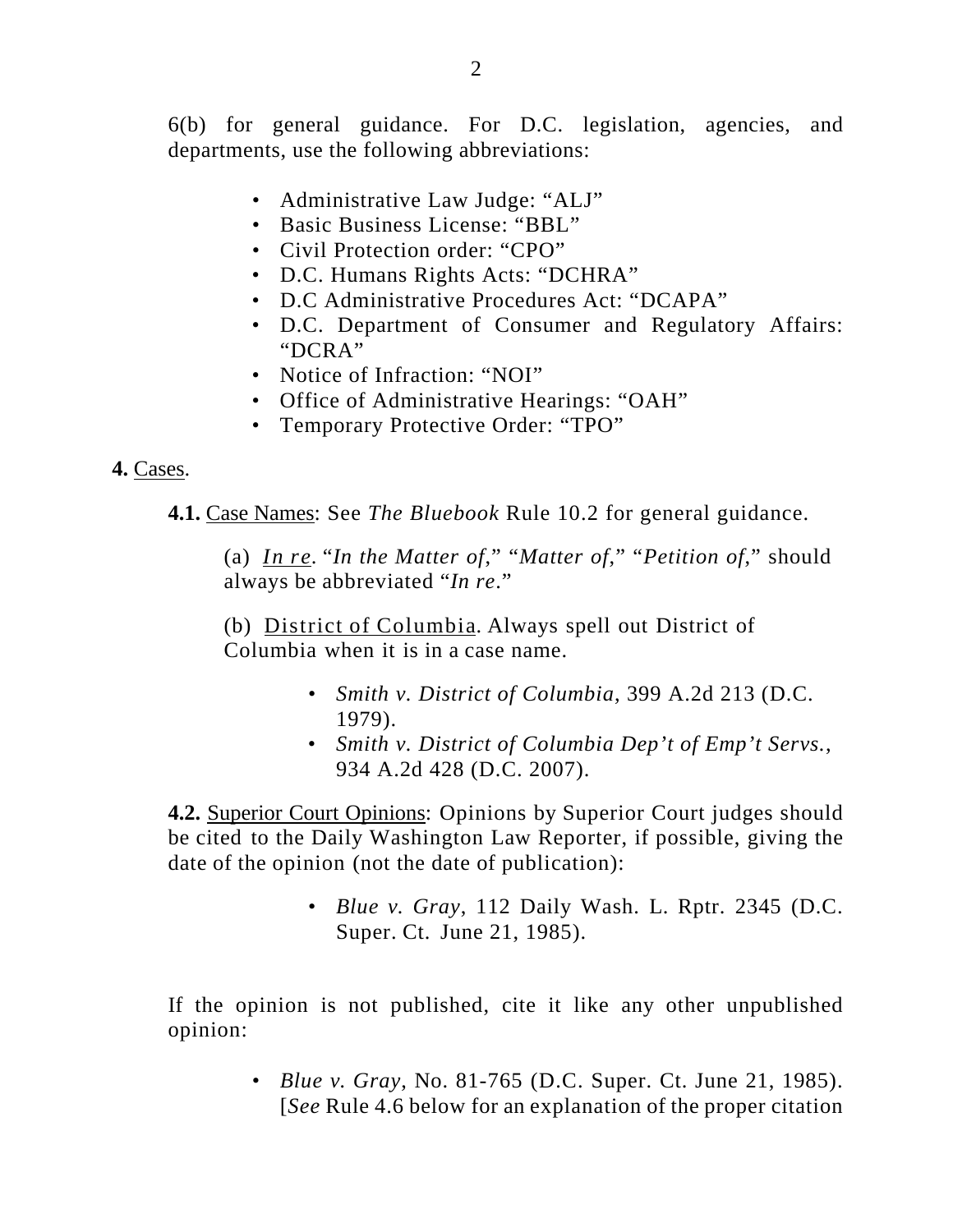of slip opinions.]

**4.3.** D.C. Court of Appeals Opinions: Cite all cases from this court and its predecessor, the Municipal Court of Appeals, as follows:

• *Doe v. Roe*, 508 A.2d 1234 (D.C. 1985).

## **4.3.1.** Memorandum Opinion and Judgment: Cite MOJs as follows:

• *Thomas v. United States*, No. 04-CM-722, Mem. Op. & J. at 7 (D.C. Feb. 14, 1999).

Short cite as "[*NAME*], Mem. Op. & J. at # (coincides with the short form of a slip opinion of *The Bluebook* Rule 10.9(a)(iii).

**4.3.2.** Rehearing: A denial of rehearing by any court – including the Supreme Court – should not be reflected in the citation unless it is accompanied by an opinion, or unless the denial is relevant to the point for which the case is cited.

- *Breezevale Ltd. v. Dickinson*, 759 A.2d 627, 640 (D.C. 2000), *aff'd on reh'g*, 783 A.2d 573, 575 (D.C. 2001) (en banc).
- *Lyons v. United States*, 622 A.2d 34 (D.C.), *reh'g granted en banc*, 635 A.2d 902 (D.C. 1993). [Note that no year appears in the citation for the original opinion because both the original opinion and the opinion granting rehearing en banc issued in the same year.]

**4.3.3.** En Banc: Cite en banc decision as follows:

• *Wilson-Bey v. United States*, 903 A.2d 818, 816 (D.C. 2006) (en banc)

**4.3.4.** Appeal to the Supreme Court: Be particularly careful to know the Supreme Court status of this court's cases. The grant or denial of a petition for a writ of certiorari should always be reflected in the citation if the case is less than two years old or the denial is particularly relevant. In all other circumstances it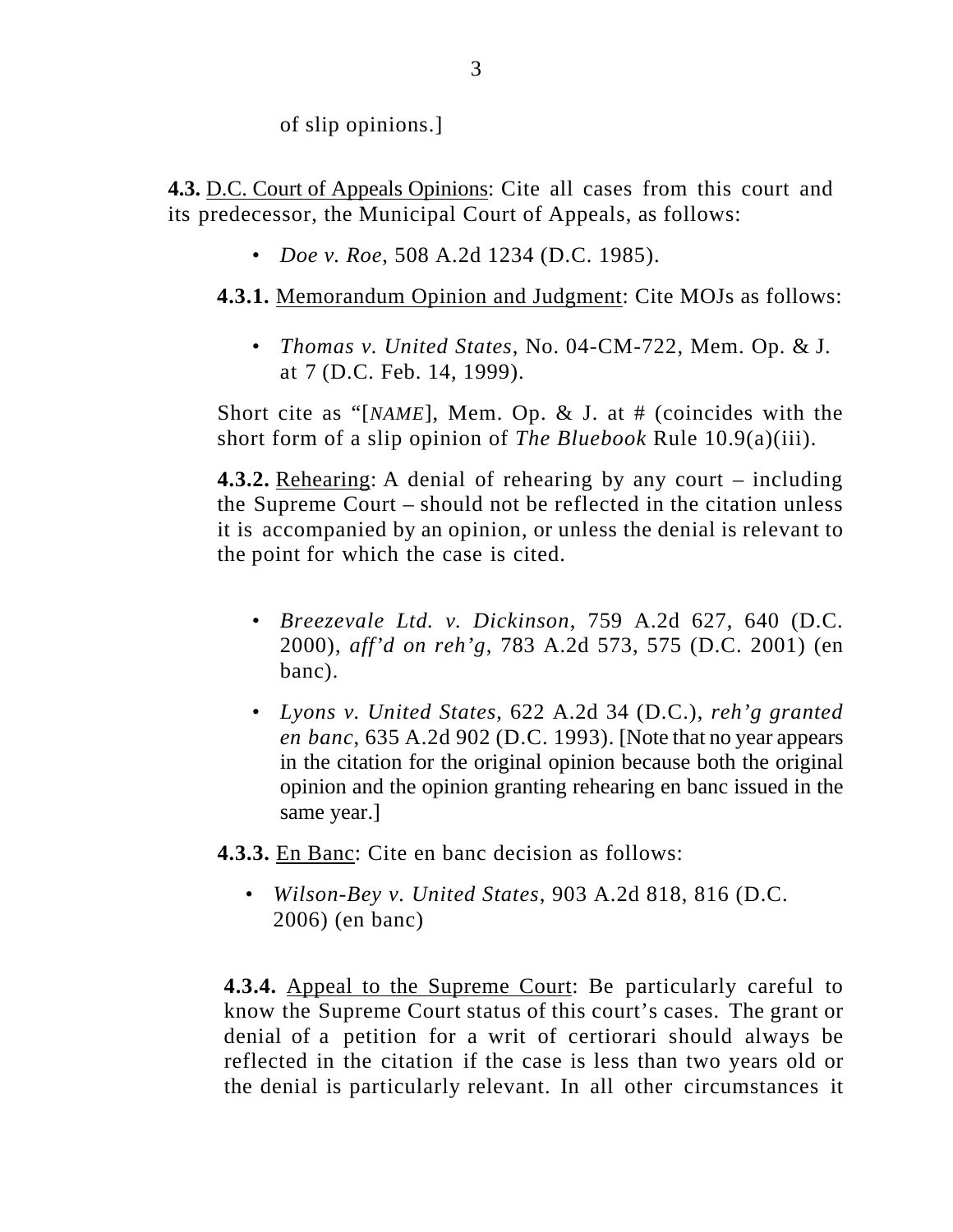may be assumed that certiorari was either denied or that no petition was filed.

When you are citing a case in which certiorari has been denied and wish to add something parenthetically about the case, the parenthetical comment should precede the "*cert. denied*."

> • *Doe v. Roe*, 508 A.2d 1234 (D.C. 1985) (plaintiff held liable), *cert. denied*, 462 U.S. 987 (1986).

**4.4.** D.C. Circuit Opinions: Cite only to F., F.2d, or F.3d. Note that the court and jurisdiction  $-$  *i.e.*, "D.C. Cir."  $-$  are added to the date parenthetical.

• *United States v. Doe*, 730 F.2d 1529 (D.C. Cir. 1984).

Include pinpoint cites as follows:

- *Doe v. Webster*, 606 F.2d 1226, 1244 (D.C. Cir. 1979).
- *Doe*, 606 F.2d at 1244.
- *Id.* at 1244.

## **4.5.** Order of Authority.

**4.5.1.** En Banc Opinions: In string citations for a single proposition, cite this court's en banc decisions ahead of other decisions from this court.

• *Wilson-Bey v. United States*, 903 A.2d. 818, 836 (D.C. 2006) (en banc); *Downing v. United States*, 929 A.2d 848, 863 (D.C. 2007).

**4.5.2.** State Courts: In string citations for a single proposition, cite this court's decisions ahead of those from state courts, irrespective of the year decided.

• *Smith v. Jones*, 342 A.2d 987 (D.C. 1975); *Roberson v. Commonwealth*, 185 S.W.3d 634 (Ky. 2006).

**4.5.3.** Federal Courts: In string citations for a single proposition,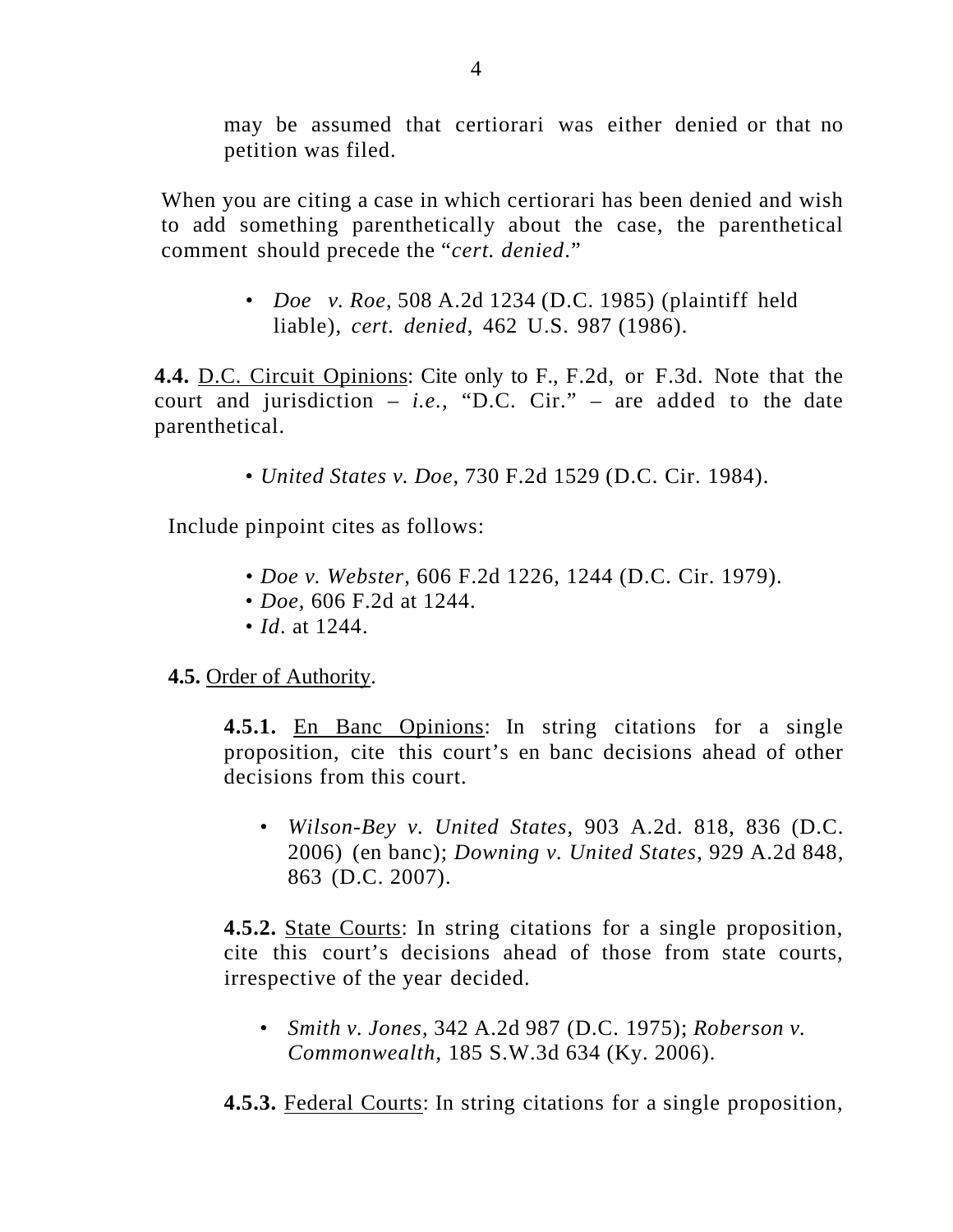cite this court's decisions ahead of those from the D.C. Circuit, the U.S. District Court for D.C., or other federal courts, irrespective of the year decided.

• *Smith v. Jones*, 342 A.2d 987 (D.C. 1975); *Brown v. Green*, 598 F.3d 321 (D.C. Cir. 2000).

**4.5.4.** Supreme Court: In string citations for a single proposition, cite Supreme Court decisions before those of this court, unless the issue is one of District of Columbia law, irrespective of the year decided.

- *Crane v. Kentucky*, 476 U.S. 683 (1986); *Coto v. Citibank FSB*, 912 A.2d 562 (D.C. 2006).
- **4.6.** Slip Opinions: Opinions that do not have an official A.3d citation, use LEXIS or WESTLAW citation. If not available, use the Court of Appeals website.

**4.6.1.** Website: When citing opinions that appear on the Court of Appeals website, give the court's case number and the date of decision.

• *Doe v. Roe*, No. 85-1876 (D.C. July 31, 2007).

**4.6.2.** Pinpoints: When referring to a specific page of a slip opinion, cite as follows:

• *Doe v. Roe*, No. 85-1876, slip op. at 4 (D.C. July 31, 2007).

**4.6.3.** D.C. Circuit Slip Opinions: Cite D.C. Circuit slip opinions as follows:

- *United States v. Jones*, No. 85-6789 (D.C. Cir. Aug. 2, 2007).
- *United States v. Jones*, No. 85-6789, slip op. at 4 (D.C. Cir. Aug. 2, 2007).

**4.6.4.** D.C. Court Orders: Use a comma after the year when referring to Orders. For example, "the May 29, 2020, order"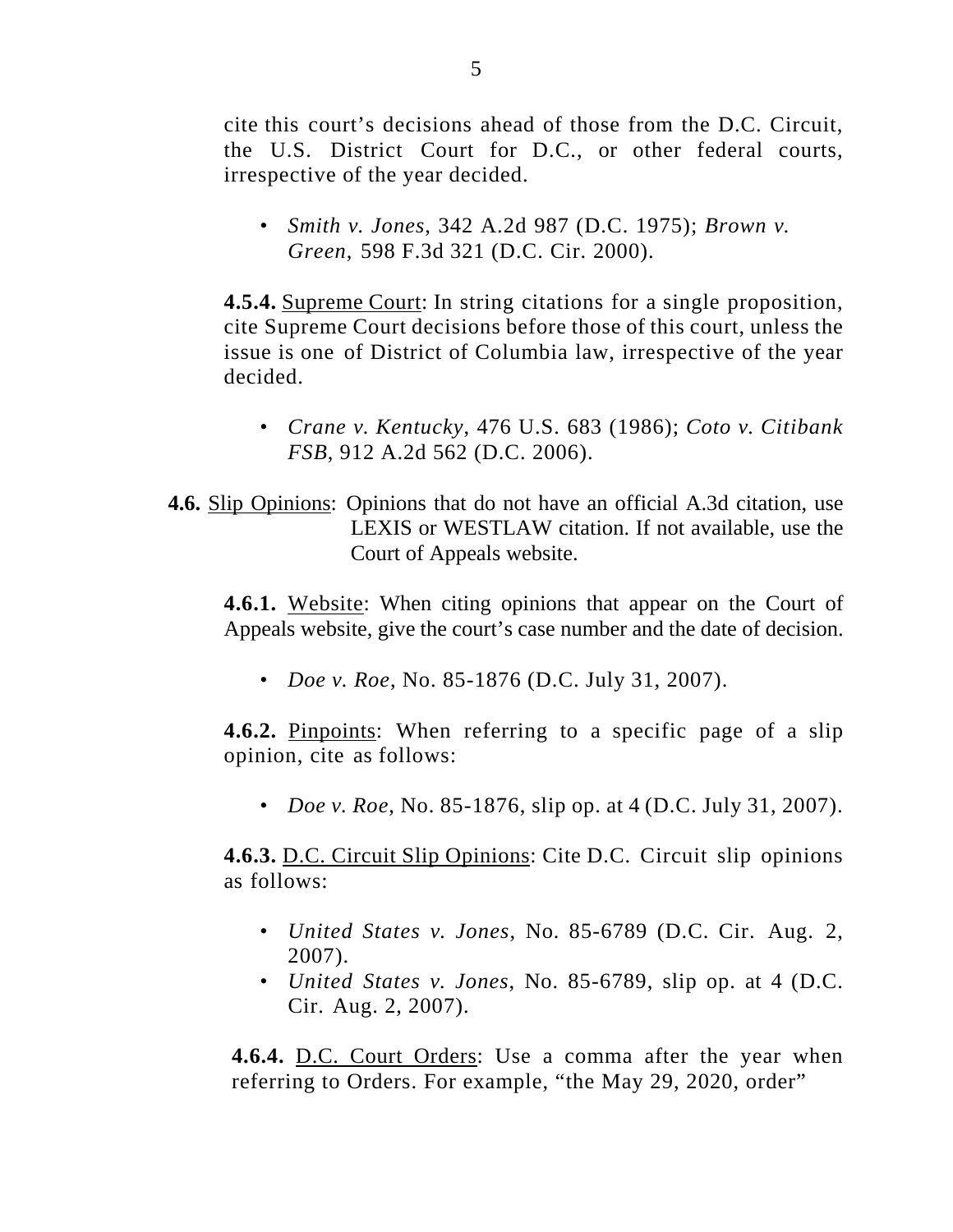**5.** Statutes.

**5.1.** D.C. Code: Cite the District of Columbia Code as follows:

- D.C. Code § 11-xxx (20xx Repl.).
- D.C. Code § 2-xxx (20xx Supp.).
- If in the current pocket part, cite as:  $(20xx \text{ Supp.})$
- To find out which volume to cite to, or pocket part, refer to the D.C. Lexis Code volume chart or consult the librarian.

Cite the most recent edition that contains the precise wording of the provision applicable to a particular case.

**5.2.** Section: Always use the section symbol (§), even if you reference the D.C. Code within the text of a document.

> • Appellant appeals his conviction in a bench trial of attempted credit card fraud in violation of D.C. Code §§ 22-3223(d) and -1803 (20xx Repl.).

Spell out and capitalize "Section," however, if it is the first word in a sentence.

> • Section 16-916.01 of the D.C. Code details the Child Support Guideline applicable to child support actions in the District.

**5.3.** Spacing: In citing statutes by section and subsection numbers, leave a space between "§" and the section number. Do not leave a space between the section number and any subdivisions enclosed in parentheses. There should be a space before the date, which is likewise in parentheses:

• D.C. Code § 11-721(a)(2)(A) (20xx Repl.).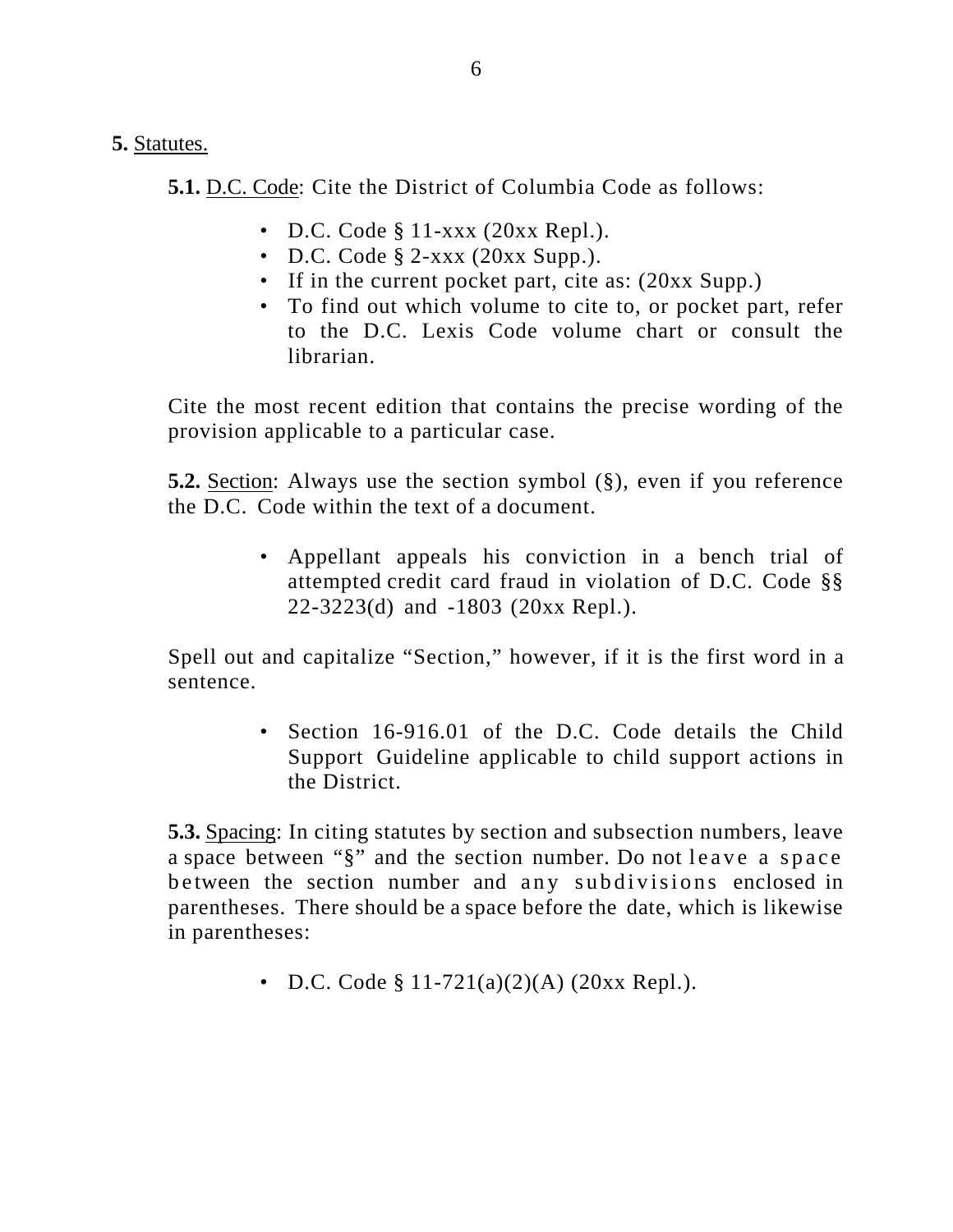**6.** Legislative Materials.

**6.1.** D.C. Rules and Regulations: Cite the Daily Washington Law Reporter, the District of Columbia Register, the District of Columbia Municipal Regulations, and the District of Columbia Rules and Regulations as follows:

- (a) 112 Daily Wash. L. Rptr. \_\_\_ (20XX)
- (b) District of Columbia Register: 51 D.C. Reg. 6052
- (c) District of Columbia Municipal Regulations: 1 D.C.M.R. § 28xx.x (20xx)

Since the D.C. Regulations are maintained online, cite the current year the MOJ/Opinion is being written. However, if the facts of the case require the citation of a regulation from an earlier time, than cite the earlier year as needed. (*See The Bluebook* Rule 12.5 for general guidance)

(d) District of Columbia Rules and Regulations:  $D.C.R.R. §$   $(20xx)$ 

**6.2.** D.C. Legislative History: Cite as follows:

D.C. Acts:

[Title], D.C. Act 23-328, 67 D.C. Reg. 7598 (June 19, 2020)

D.C. Council Reports: [Title], D.C. Council, Report on Bill 16-205 at 4 (Feb. 28, 2006).

D.C. Committee Hearing Reports/Transcripts:

[TITLE], [Report/Hearing] on Bill No. XX-XXX before the Committee on [NAME], Council of the District of Columbia, Statement of [NAME], [AFFILIATION] at X (DATE).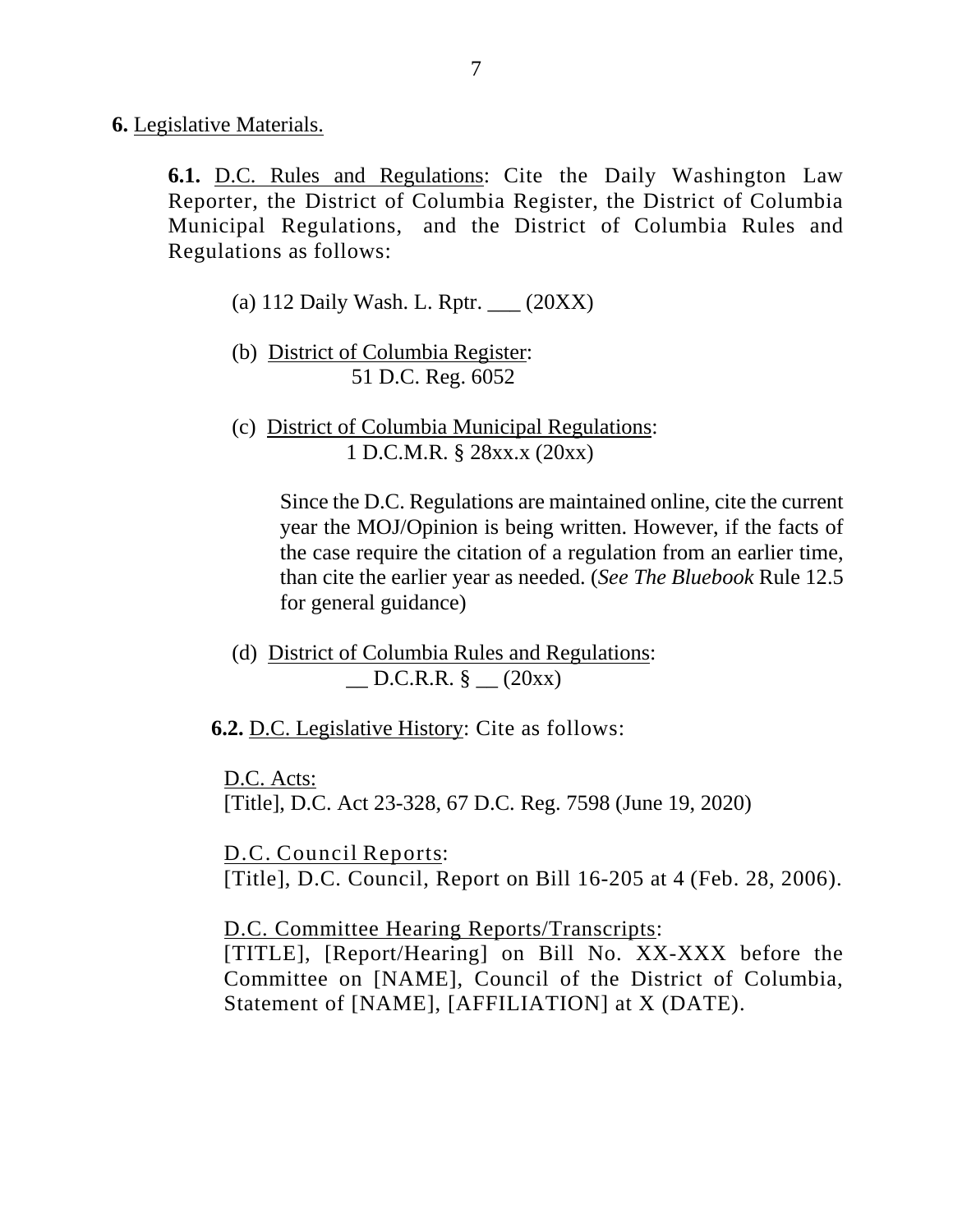**7.** Court Rules: Always include a space after R. and before the Rule number.

• We note at the outset that appellees made no attempt to obtain sanctions under Super. Ct. Civ. R. 11.

Because "R." in citations refers to either "Rule" or "Rules," it should be used in citing multiple rules as well as single ones.

• D.C. App. R.  $26(c)$ ,  $31(a)(5)$ .

Do not include a date in the citation for court rules unless you are citing a previous version of the rules.

**7.1.** D.C. Court of Appeals: Cite the court's rules as D.C. App. R. 26(c).

**7.2.** D.C. Bar: Cite as D.C. Bar R. XI, § 1(a)

- **7.3.** Superior Court: Cite the Superior Court's various rules as follows:
	- (a) Superior Court Rules of Civil Procedure: Super. Ct. Civ. R. 4.
	- (b) Superior Court Rules of Criminal Procedure: Super. Ct. Crim. R. 4.
	- (c) Superior Court General Rules of the Family Court: Super. Ct. Fam. R. 4.
	- (d) Superior Court Rules of Procedure for the Small Claims and Conciliation Branch: Super. Ct. Sm. Cl. R. 4.

(e) Superior Court Rules of Procedure for the Landlord and Tenant Branch:

Super. Ct. L&T R. 4.

- (f) Superior Court Rules for Domestic Relations Proceedings: Super. Ct. Dom. Rel. R. 4.
- (g) Superior Court Rules Governing Juvenile Proceedings: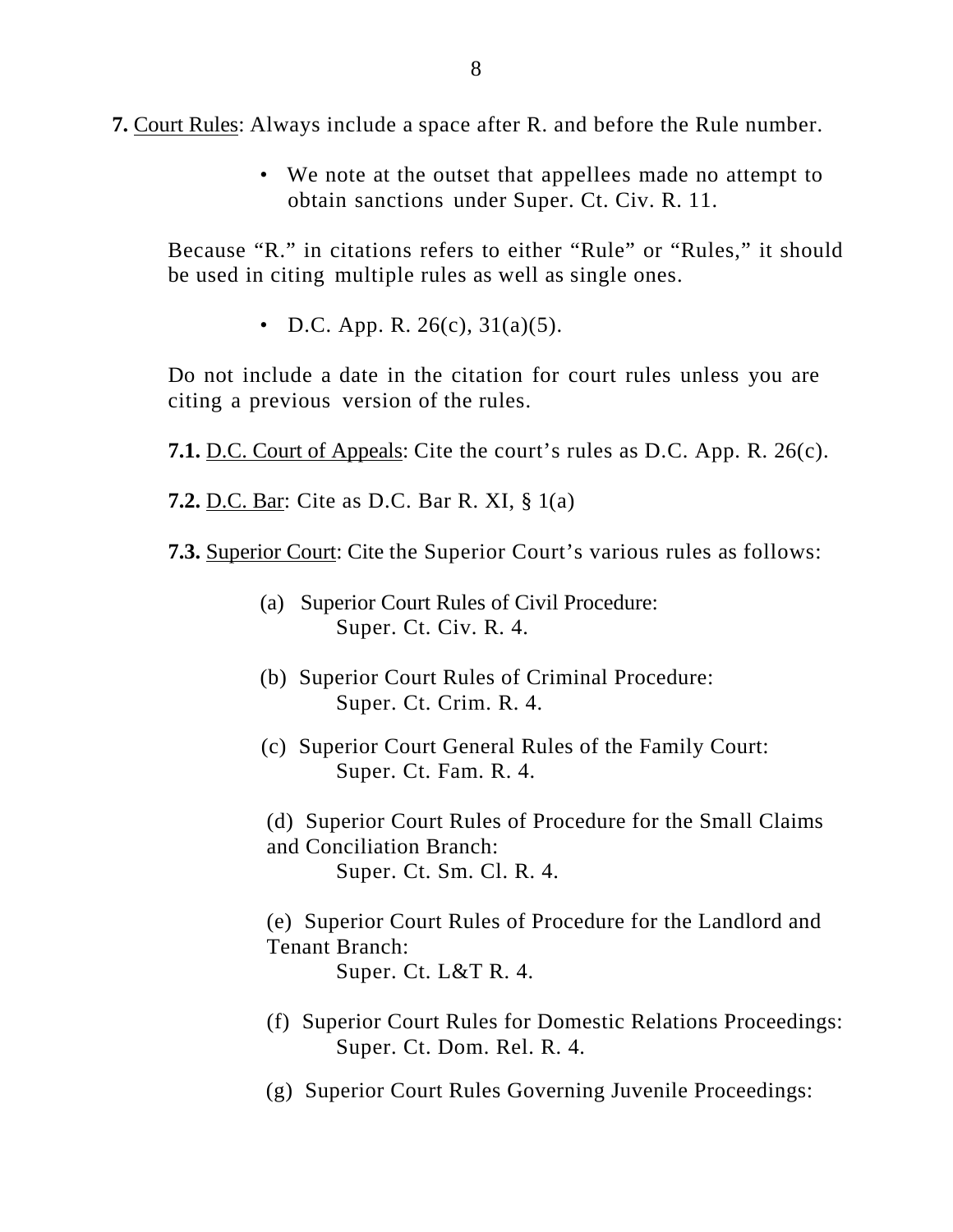Super. Ct. Juv. R. 4.

 (h) Superior Court Rules for Mental Retardation Proceedings:

Super. Ct. Ment. Ret. R. 4.

- (i) Superior Court Rules for Neglect and Abuse Proceedings: Super. Ct. Neg. R. 4.
- (j) Superior Court Rules of the Probate Division Super. Ct. Prob. R. 4.
- (k) Superior Court Rules for the Tax Division Super. Ct. Tax R. 4.
- (l) Superior Court Rules of Civil Procedure Agency Review Super. Ct. Agency Rev. R. 1(b)
- (m) Superior Court Rules Governing Proceedings in the Domestic Violence Division Super. Ct. Dom. Violence R. xxx
- (n) Rules Governing Proceedings under D.C. Code § 23-110 Super. Ct. § 23-110 R. 2(b)

**7.4.** Rules of the Board on Professional Responsibility: Board Prof. Resp. R. 2.15

7.5 Rules of Professional Conduct: D.C. R. Prof. Conduct 1.1

**8.** Jury Instructions: Cite jury instructions as follows:

(a) Standardized Civil Jury Instructions (the "Blue Book"): Standardized Civil Jury Instructions for the District of Columbia, No. 15-6 (rev. ed. 2018).

(b) Criminal Jury Instructions for the District of Columbia (the "Red Book"): Criminal Jury Instructions for the District of Columbia, No.

4.102 (5th ed. 2018).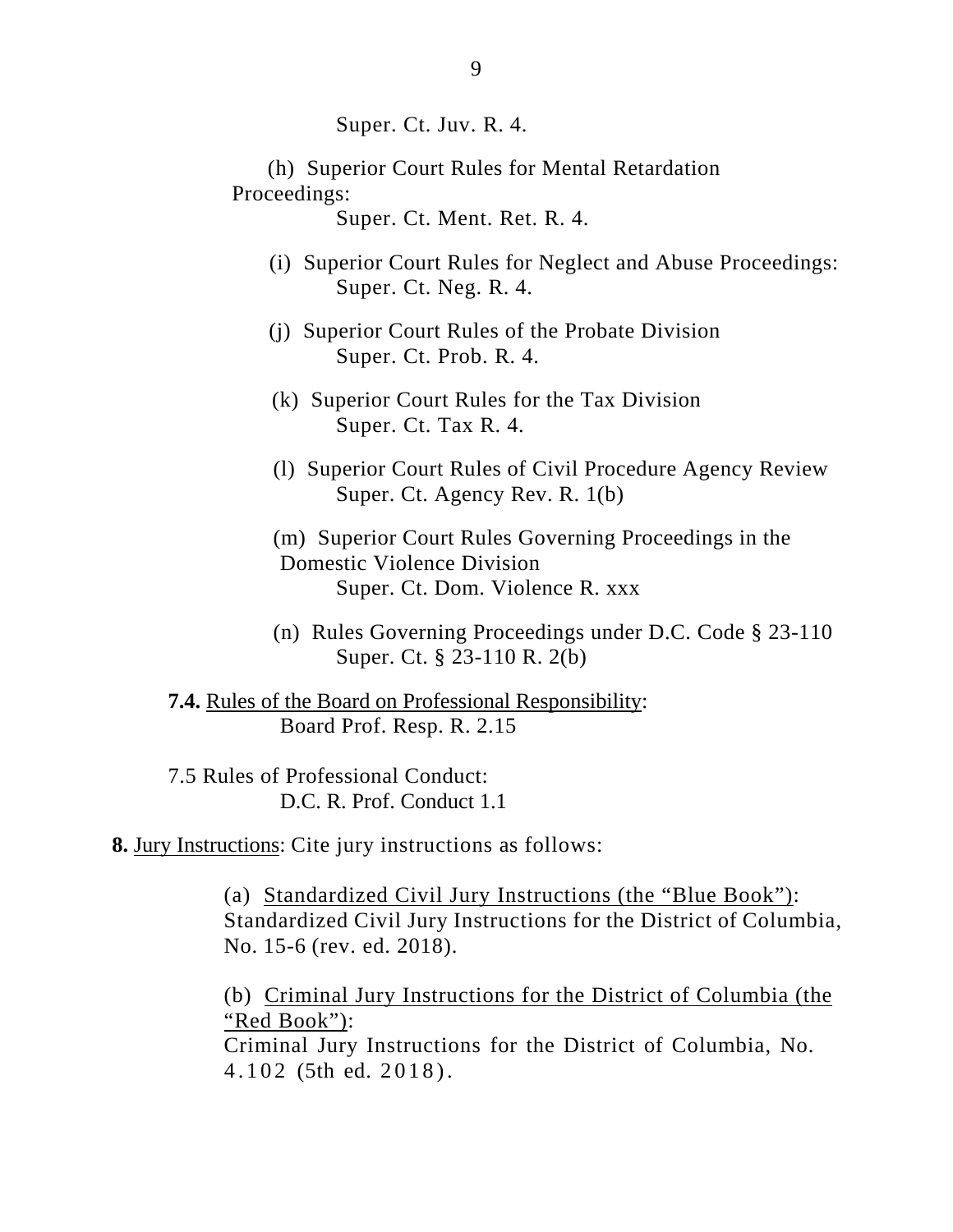Cite the most recent edition applicable to the instructions given in a particular case, but not an edition issued after the relevant time period, unless the later edition contains the precise wording of the applicable instruction.

## **9.** Formatting:

- **9.1.** Font: Times New Roman (14-point size).
- **9.2.** Margins: Use one-inch margins all the way around.
- **9.3.** Spacing: Double space all text, except block quotations and f ootnotes. Double hard return between paragraphs.

Use one space after a colon.

Use a space between a word and a dash.

Within a footnote, place one space after the footnote number before you begin typing the text of the footnote.

## **9.4.** Block Quotations:

Quotations over fifty words are double indented (ten spaces) from both the right and left margins and single spaced. When quoted material is set off by being indented in a document, do not use quotation marks.

The source of the quotation should not be enclosed in brackets, nor should it be indented. Instead, it should appear at the left margin on the line immediately following the quotation. For an illustration, *see The Bluebook* Rule 5.1(a).

**9.5.** Punctuation: Place only periods and commas within a closed quotation mark.

**9.6.** Ellipsis: *See The Bluebook* Rule 5.3 for general guidance. Where language from the middle of a quoted sentence is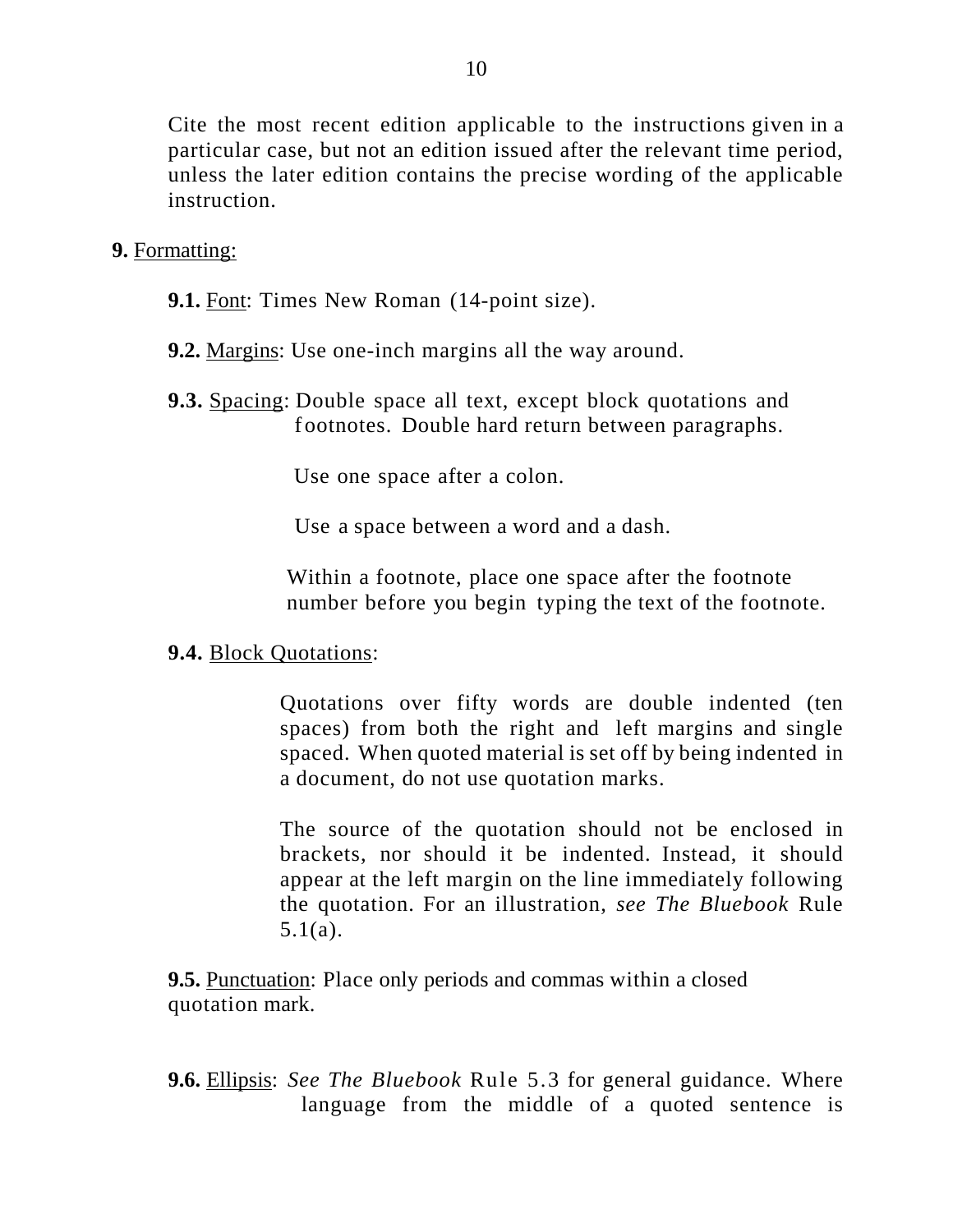omitted, use an ellipsis as follows:

"The very integrity of the judicial system . . . depends on compulsory process."

For omission of language at the end of a quoted sentence, use an ellipsis as follows:

> "To ensure that justice is done, it is imperative that compulsory process be available . . . ."

Where language after the end of a quoted sentence is deleted and the sentence is followed by additional quoted material, use an ellipsis as follows:

> "The need to develop all relevant facts in the adversary system is both fundamental and comprehensive. . . . The very integrity of the judicial system therefore depends on compulsory process."

**9.7.** Page Numbers: Place page numbers at the top of the page. Do not number the first page.

**9.8.** Headings: Roman numerals should be in bold and followed by a period.

**9.9.** Capitalization: Do not capitalize "government" when referring to the United States or the District of Columbia as a party.

Do not capitalize "appellant," "appellee," "petitioner," "respondent," or "claimant."

Do not capitalize "court" when referring to this or any other court except the Supreme Court of the United States.

**9.10.** Numbers: Any number that begins a sentence must always be spelled out. Otherwise, numbers from 100 to infinity should generally be given in numerals. *See The Bluebook* Rule 6.2 for general guidance.